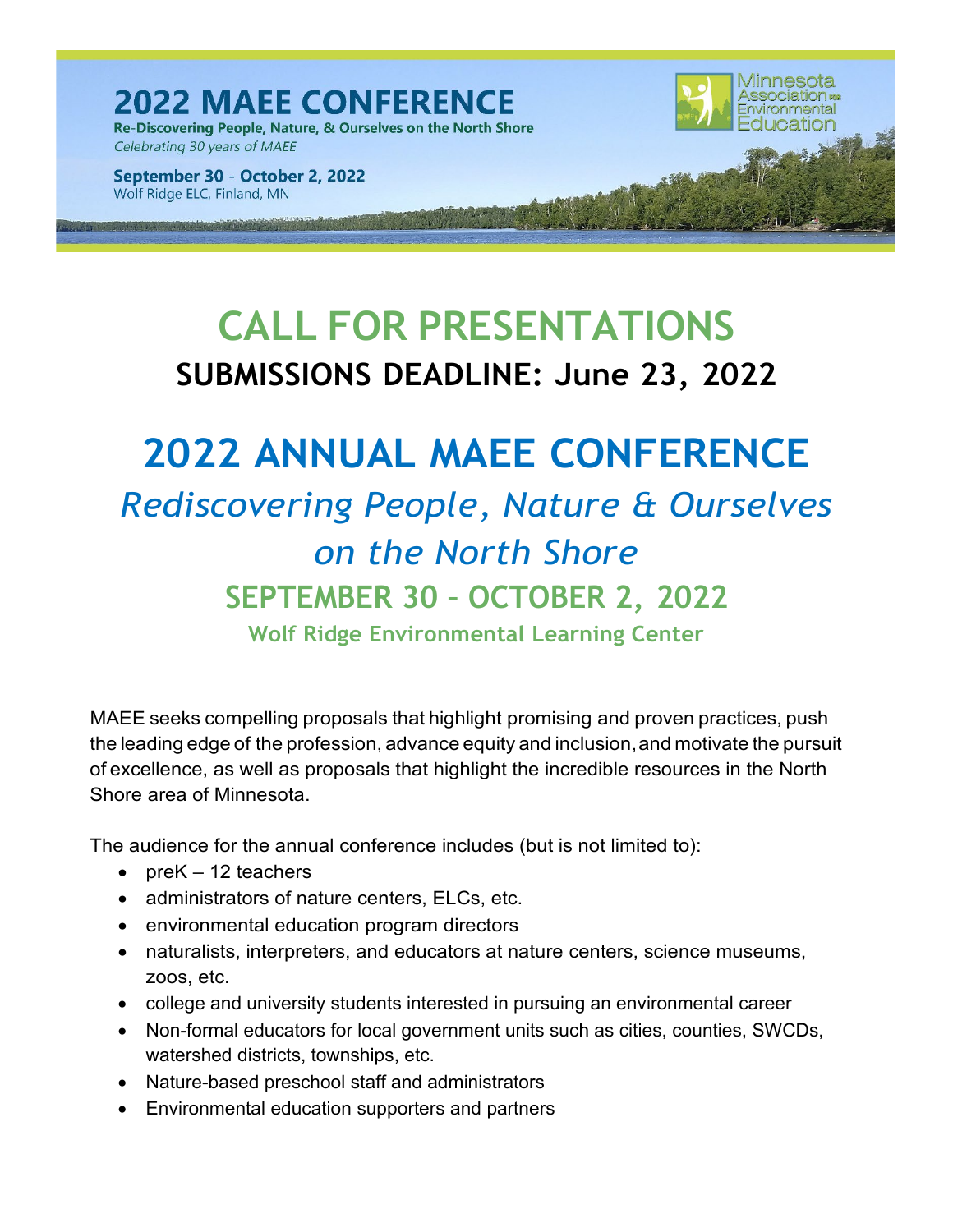## **Conference Strands**

We invite presentation proposals in the three thematic strands that characterize this year's conference. Each strand explores a different aspect of the environmental education profession; the focus points indicate this year's priority topics. Use these to guide your submissions and choose the **one** strand that most closely aligns with your proposal.

#### **1) Nature at Play**

*Providing accessible outdoor education experiences that connect people of all ages, backgrounds, and abilities to nature.*

Examples of topics that might fall under this strand include:

- Transformation from traditional to nature-based preschools
- Developing outdoor programs that are inclusive and provide equitable access
- Incorporating the restorative power of nature into existing programming
- Creating and using parks and other green learning spaces in urban, suburban, and rural areas
- Outdoor programs that build a sense of place and cultural relevancy in urban, suburban, and rural communities
- Using the arts to explore individual and group connections to nature
- Incorporating culturally rooted practices into our work and understanding how people from different backgrounds relate to and engage with nature
- Designing outdoor classrooms with limited resources
- Safety considerations when bringing classrooms outdoors
- Exemplary initiatives for incorporating environmental initiatives into schools, including rain gardens, rain barrels, recycling programs, and student projects

### **2) Creating Connections**

#### *Cultivating partnerships and developing strategies for building successful environmental education programs and organizations.*

Examples of topics that might fall under this strand include:

- Successful education and civic engagement to address environmental issues, with a focus on disadvantaged and disproportionally burdened communities
- Grassroots partnerships for community engagement; characteristics of successful community action projects
- Strategies, tools, and training for funding projects and applying for grants
- Building collaborations between conservation educators, scientists, resource managers, and practitioners in all formal and nonformal education settings
- Successful tools, approaches, and educator preparation for bringing communitybased science to classrooms and community improvement projects
- School-community partnerships that support and promote project-based learning
- Integrating environmental education into preservice teacher preparation and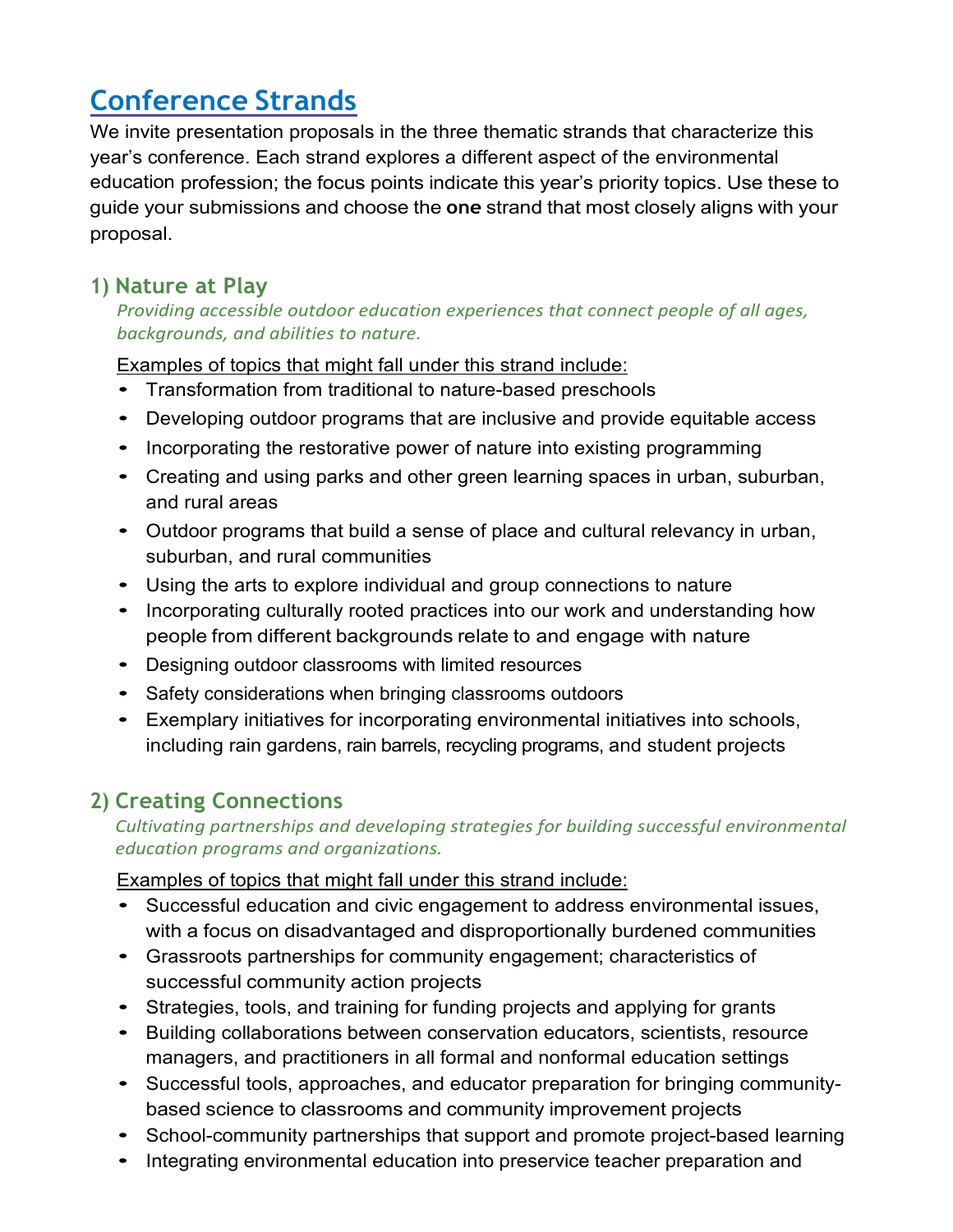in-service professional development

• Introducing green career options for middle and high school students, especially efforts to encourage a diverse workforce

#### **3) Discoveries of the North Shore**

*Taking advantage of the annual conference location to highlight the incredible wildlife, nature, and beauty of the north shore area.*

Examples of topics that might fall under this strand include:

- Foraging for mushrooms, berries and wild edible plants
- How to identify common plants in the north shore area
- Early morning hike: learning bird calls and identifying north shore birds
- How to create an organic hobby farm or garden at your school or center
- Looking for animal signs: identifying animal tracks and scat
- Learning about the night sky: astronomy lessions
- How to geocatch and/or create an orienteering program
- Learn more about maple syruping and its connection with Ojibwe people
- Complete a community science project (e.g. macroinvertebrate collection, sample vegetation plot, test for jumping worms, etc.)

## **Session Formats and Delivery Options**

Please read the following descriptions carefully, and select the most appropriate format and delivery option for your proposal.

### **Delivery Options:**

Sessions may be presented indoors or outdoors, weather dependent. Please make sure you understand these options before selecting your preferred method of delivery.

#### **Indoor Sessions:**

- Scheduled and presented once during the three-day conference
- Will be recorded for on-demand viewing after the conference and are available only to those who register

#### **Outdoor Sessions:**

- Will not be recorded; available only to in-person attendees
- Preference will be for those that can present in all-weather conditions

### **Formats:**

#### **Hands-On Presentations**

**(40 or 90 minutes)** Hands-on presentations are **designed to actively engage**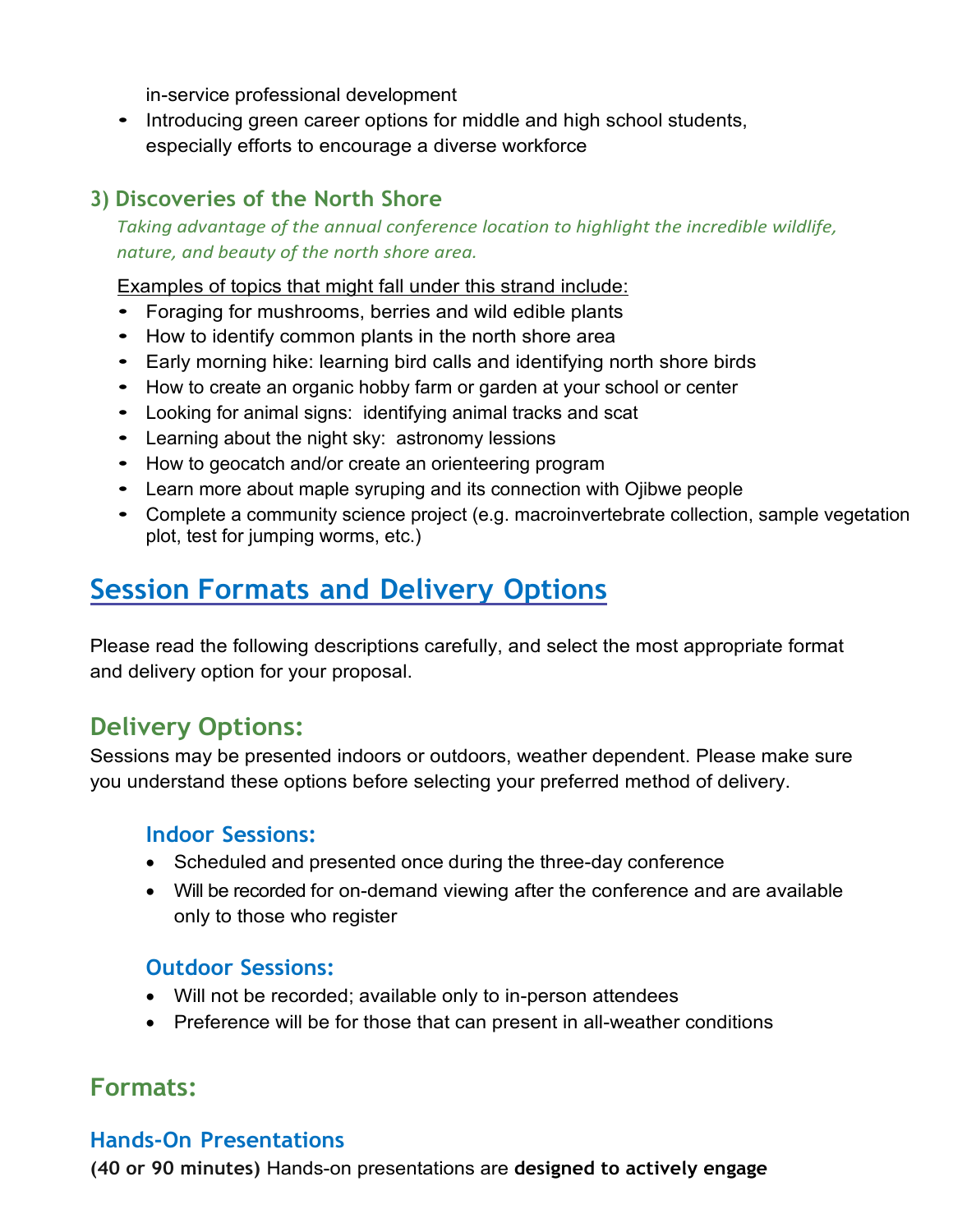**participants** in teaching activities, interactive discussions, and project development. A/V equipment is provided. Appropriate outdoor spaces will be coordinated with the presenter as needed/requested.

#### **Traditional Presentations**

**(40 minutes)** Traditional presentations focus on a single topic or program, typically including a **talk or PowerPoint (or other media) presentation** followed by questions and answers or a short discussion. A/V equipment is provided.

#### **Roundtable Discussions**

**(40 minutes)** Roundtable discussions **emphasize spirited discussion** about a central question between the presenter(s) and session attendees. Presenters briefly introduce the baseline idea or question they wish to explore and then open the discussion for input and exchange of ideas. Presenters may request post-it notes and other materials as needed to engage participants.

#### **Workshops**

4**0** or **90 minutes) Workshops will be held early in the morning, during the lunch break, and late afternoons, and will not conflict with scheduled presentations or discussion sessions. These sessions should be used to explore the north shore or to provide a unique outdoor opportunity, and are intended to allow everyone a chance to learn more about the unique natural world surrounding Wolf Ridge ELC**

### **Review Criteria**

The strongest proposals carefully address the **criteria listed** below and **provide enough detail** for reviewers to fully understand what the session will entail.

#### **Proposals will be assessed and selected by how well they:**

- **Engage:** Effectively engage the audience in the session through active participation, discussion, live polls, etc.
- **Innovate:** Deliver innovative approaches to education, highlight new ideas for programming, and/or offer positive, solution-oriented outcomes supported by research and/or program evaluation
- **Advance:** Inform environmental educators about proven practices that push the leading edge of the profession or pursue excellence in the field
- **Apply:** Provide information that can be applied broadly across all environmental education fields and be applicable to multiple audiences, including information on how session information can be used by all conference participants from formal educators to naturalists to program administrators to students, etc.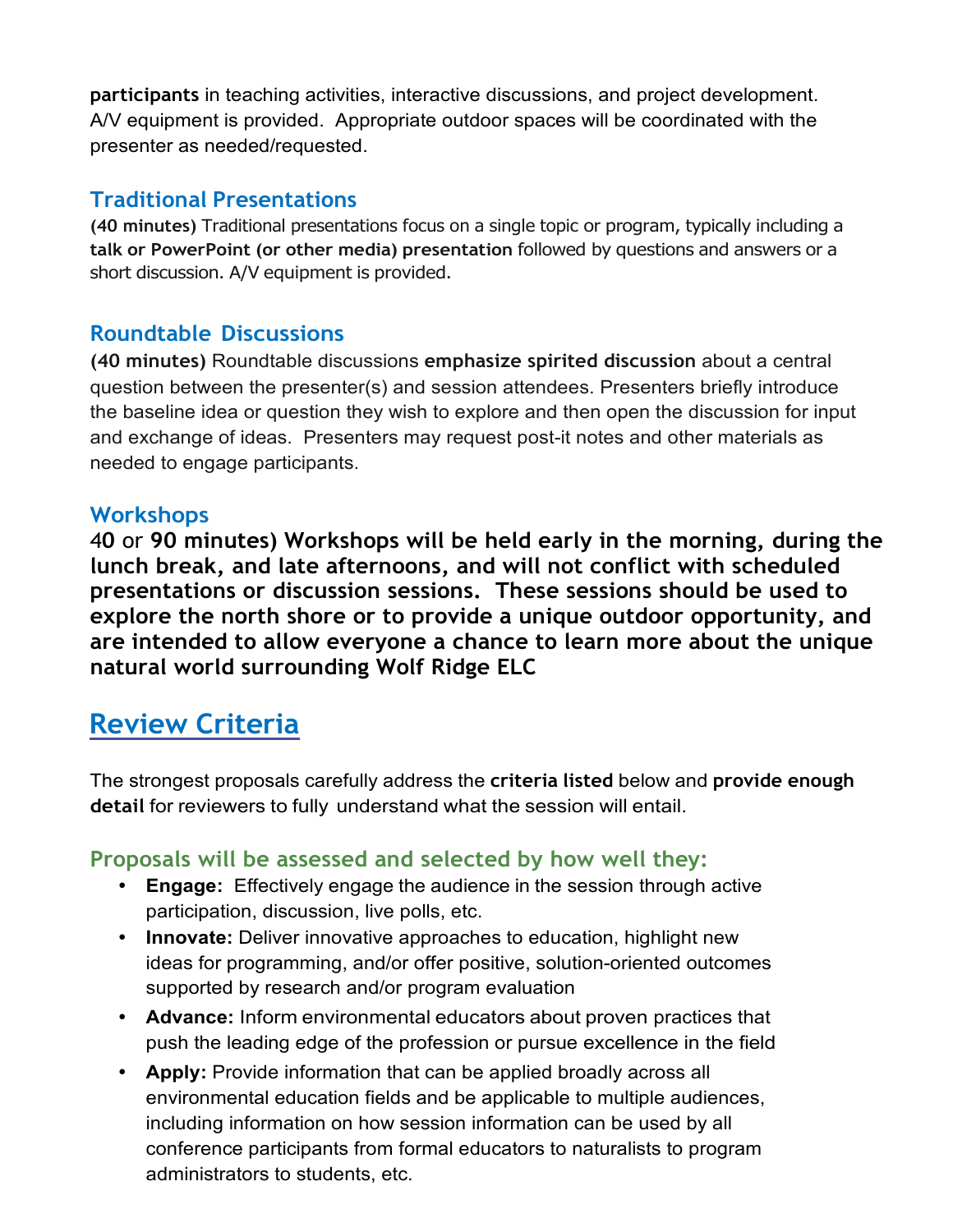We also place importance on **advancing justice, equity, diversity, inclusion, and accessibility in environmental education** and each proposal should reflect on how these concerns might be included in their presentation. This may include:

- Incorporate culturally rooted practices and an understanding of how people from different backgrounds relate to, engage with, and care about nature
- Affirm differences in skills, abilities, and perspectives as resources and opportunities to build stronger programs
- Describe how curriculum design, participant recruitment, program leadership or administrative structure result in equitable opportunities
- Identify how education programs are reaching vulnerable communities and strategies for working in places where resources are limited

## **How to Submit a Proposal**

**Proposals must be submitted online by 11:59 p.m. PST on Thursday, June 23, 2022**. You may find it helpful to download a blank form from the MAEE website and use it to draft your proposal before entering the information online.

Use THIS ONLINE FORM to submit your final proposal. If you have any questions about how to submit or would like to make changes to your submission, email [maeeinfo@gmail.com.](mailto:maeeinfo@gmail.com)

### **Important Notes About Presenters and Registration**

MAEE depends on registration fees to cover conference expenses and will cover only the cost of the same-day registration for one presenter attending the conference per proposal.

**ONE presenter for each accepted presentation will receive a single one-day registration at the conference.** *Registration for other days at the conference, travel costs, and overnight accommodations are not included.*

**All co-presenters are required to register and pay full inperson fees for the conference.**